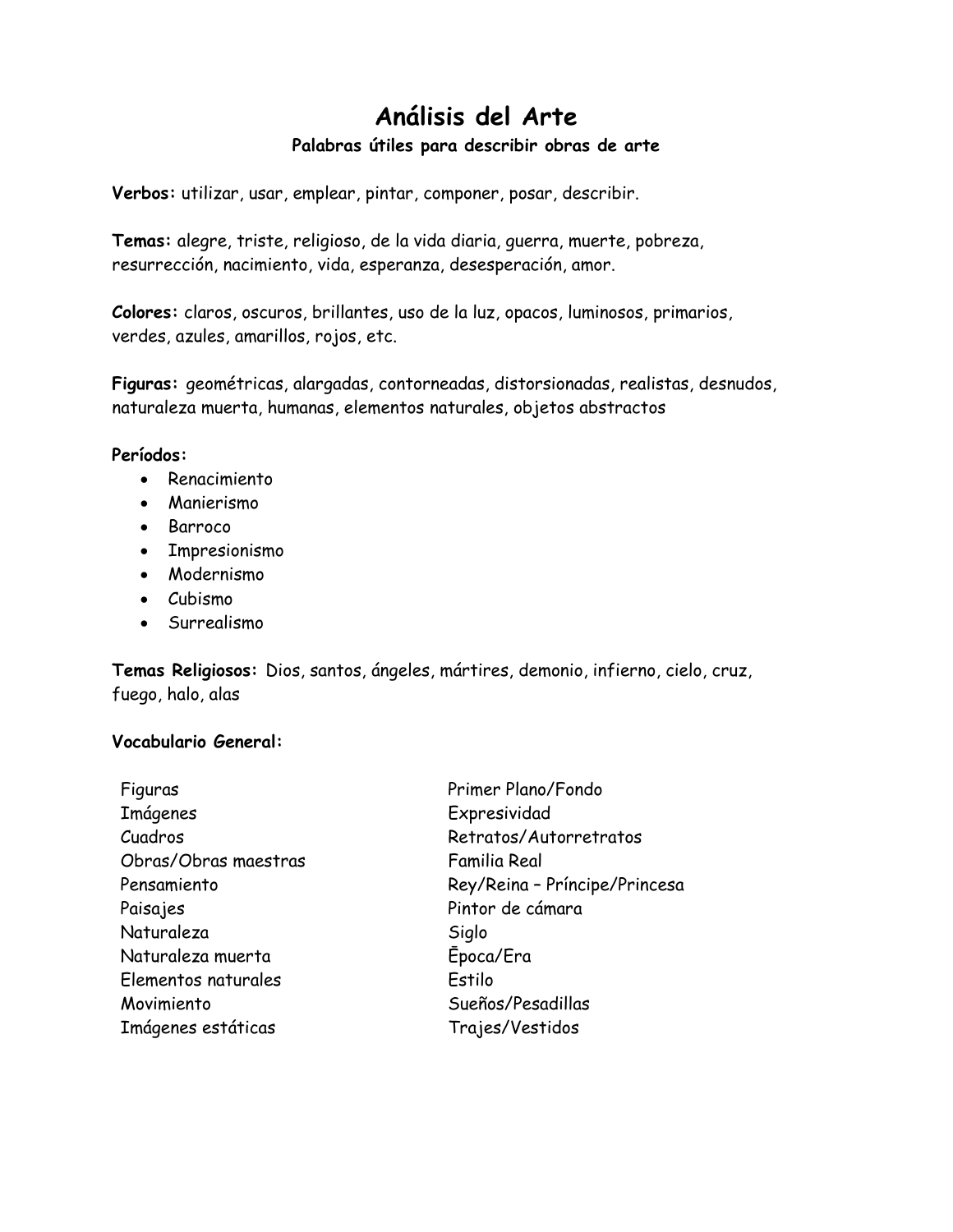## **Períodos del Arte**

| Renacimiento   |
|----------------|
|                |
|                |
|                |
| Manierismo     |
|                |
|                |
| <b>Barroco</b> |
|                |
|                |
|                |
| Impresionismo  |
|                |
|                |
| Modernismo     |
|                |
|                |
|                |
| Cubismo        |
|                |
|                |
| Surrealismo    |
|                |
|                |
|                |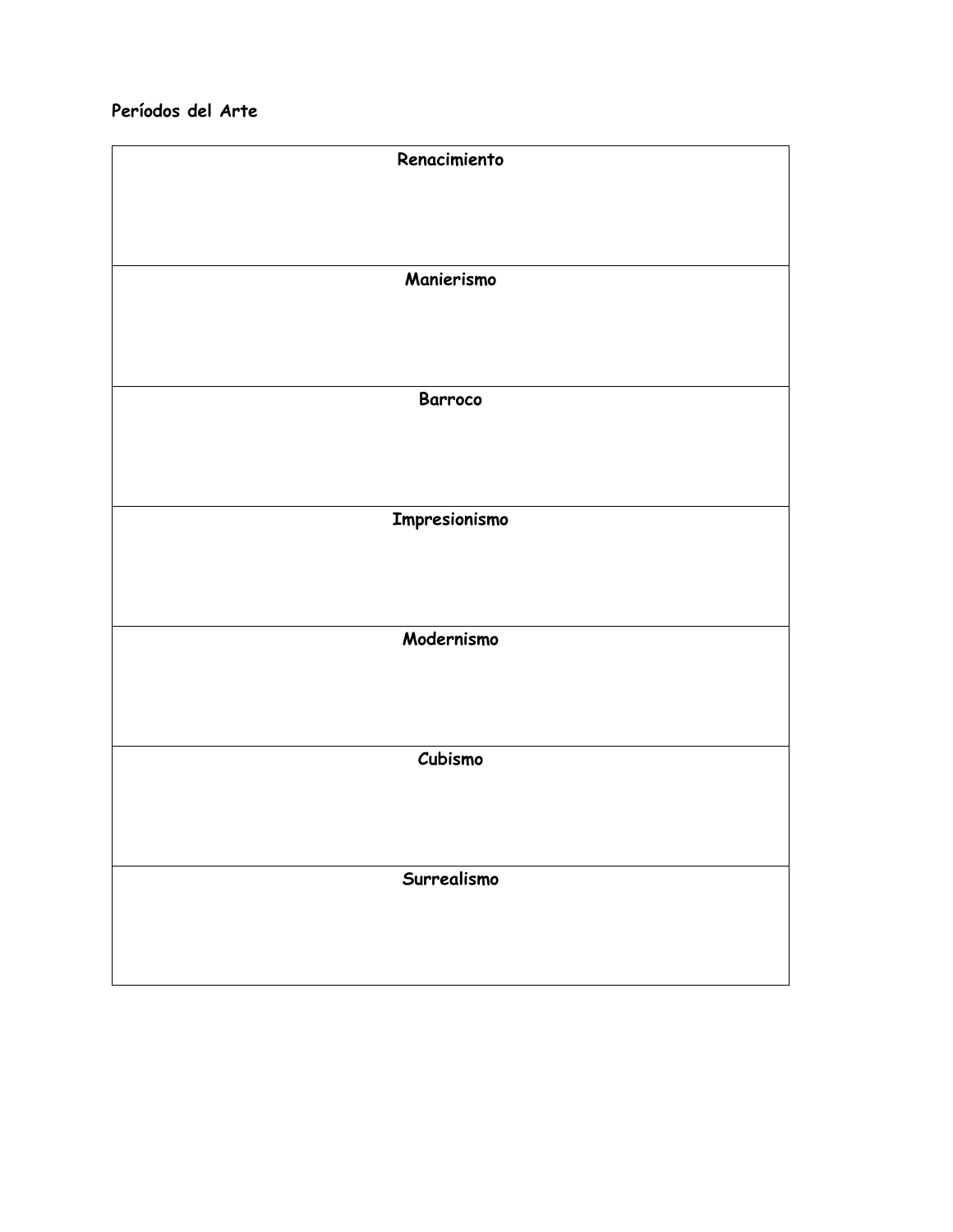## **Stage IV Extended Classroom Task #1 Artistas Españoles**

An effective way to learn a language and appreciate its culture is through the appreciation and understanding of their art.

**Task:** In the target language, the students working in groups of 3 will develop a Power Point presentation on a Spanish Artist. This task will have a written and an oral component.

**Written component of the task:** The students will have three classes in the media center to complete this element of the task.

 In the target language, develop a Power Point presentation on a Spanish Artist, including the analysis of five samples of his/her work.

Process to complete this task:

The students will

- Choose a Spanish artist from a list given by the teacher.
- Go to the media center to conduct a research of the chosen artist using books, encyclopedias, and websites.
- In the target language, create a Power Point presentation on the artist. Include the information specified by the teacher and the analysis of five samples of the artist's work.
- In English, find relevant, interesting and clarifying information about the artist's life, style, or analysis of his/her art. This information will be included during your oral presentation.
- Develop a quiz using the information presented to the class which will be given at the end of each presentation.
- While working in this component students may use dictionaries, computers or other print resources. The presentation should last between 15-20 minutes. The students should communicate accurately and effectively by demonstrating appropriate sentence structure and language conventions, and selecting words and idioms appropriate to the content. The students should also develop the topic clearly, addressing all the required elements listed in the rubric.

**Oral component of the task:** The students will have one week outside school to complete this element of the task.

• Practice their Power Point presentation.

Process to complete this task:

The students will

- Compile all the information and work completed in the media center into one presentation.
- Practice correct intonation and pronunciation in the target language.
- Make sure they have relevant, interesting and clarifying information about the artist's life, style, or analysis of his/her art in English to accompany each slide.
- Make sure all members of the group participate equally.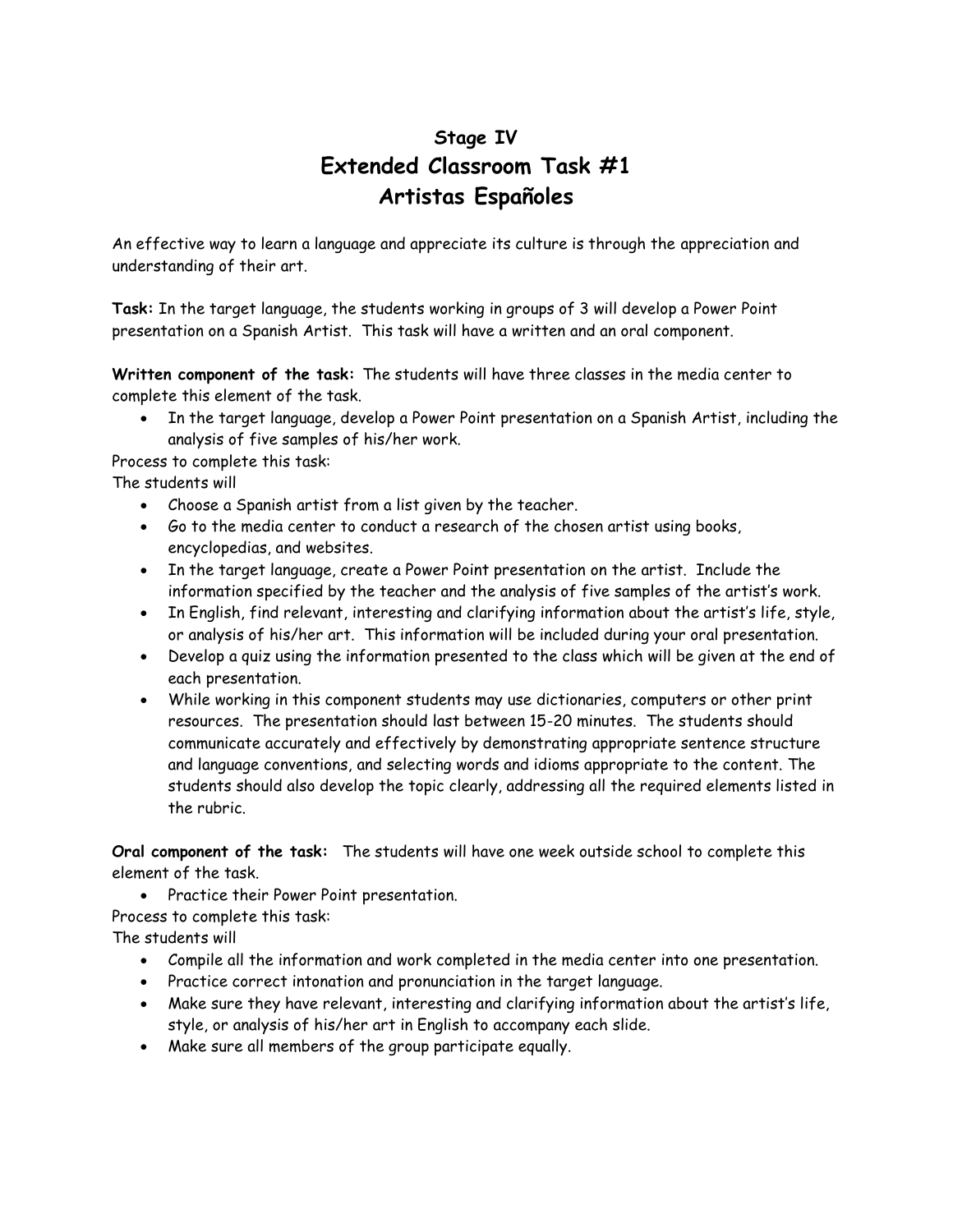**NOTE:** You will find the detailed rubrics for this project in the attachments. You may use a dictionary, other print sources, and on-line sources in the preparation of this task. You will use Power Point to produce your presentation.

#### **Handouts to be used**

[Análisis del Arte](file:///U:/Español%20IV/Civilizaciones/Análisis%20del%20Arte.doc) [Graphic Organizer Art](file:///U:/Español%20IV/Civilizaciones/Graphic%20Organizer%20Art.doc) [Spanish Characters](file://Nhs_1/nhsvol/Users/Gmcnamar/Español%20I/Español%20I-%20ProjectsExams/Spanish%20Characters%20for%20P.P.doc) [Chart for Project Artistas Españoles](Chart%20for%20Project%20Artistas%20Españoles.doc)

#### **Rubrics to be used**

- A modified rubric for Oral-Written Communication in World Languages will be used to grade the Power Point presentation. [WL Oral-Written Communication Rubric.doc](file://Nhs_1/nhsvol/Users/Gmcnamar/Common%20Tasks/Classroom%20Task%20III-1/WL%20Oral-Written%20Communication%20Rubric.doc)
- An "Artistas Españoles" check list in the target language will be used to guide students through their research and Power Point preparation. [Artistas Españoles-Project Check List](file://Nhs_1/nhsvol/Users/Gmcnamar/Common%20Tasks/Classroom%20task%20IV-1/Artistas%20Españoles-Project%20Check%20List.doc)

#### **With your teacher you should:**

- Review the standards, GSEs, and indicators specific to the task.
- Read and discuss the rubric prior to working on the task.
- Identify the most important criteria of the rubric.
- Clarify any questions relating to the rubric if needed.

#### **Independently:**

- Read and interpret the prompt, reviewing the content vocabulary and grammatical structures that need to be included in your presentation.
- Organize the presentation making sure you include all elements of the prompt and rubric.
- Research the assigned artist and produce a Power Point presentation in the target language. You may use a dictionary, other print resources, and on-line sources in the preparation of this task. **No electronic translators may be used for written components of this project.**
- Develop two quizzes to be taken by your classmates at the end of each presentation.

#### **To exceed the standards:**

- You must complete all of the specifications above.
- You will use complex grammatical structures in your Power Point.
- Your speaking proficiency during the presentation will exceed the standard.

#### **Foreign Language Standards:**

- Standard 1, benchmarks 2, 3
- Standard 3, benchmark 2
- Standard 4, benchmarks 1

#### **Student Learning Expectations**

- $\bullet$  Academic: 1.1, 1.4
- Social: 2.1, 2.4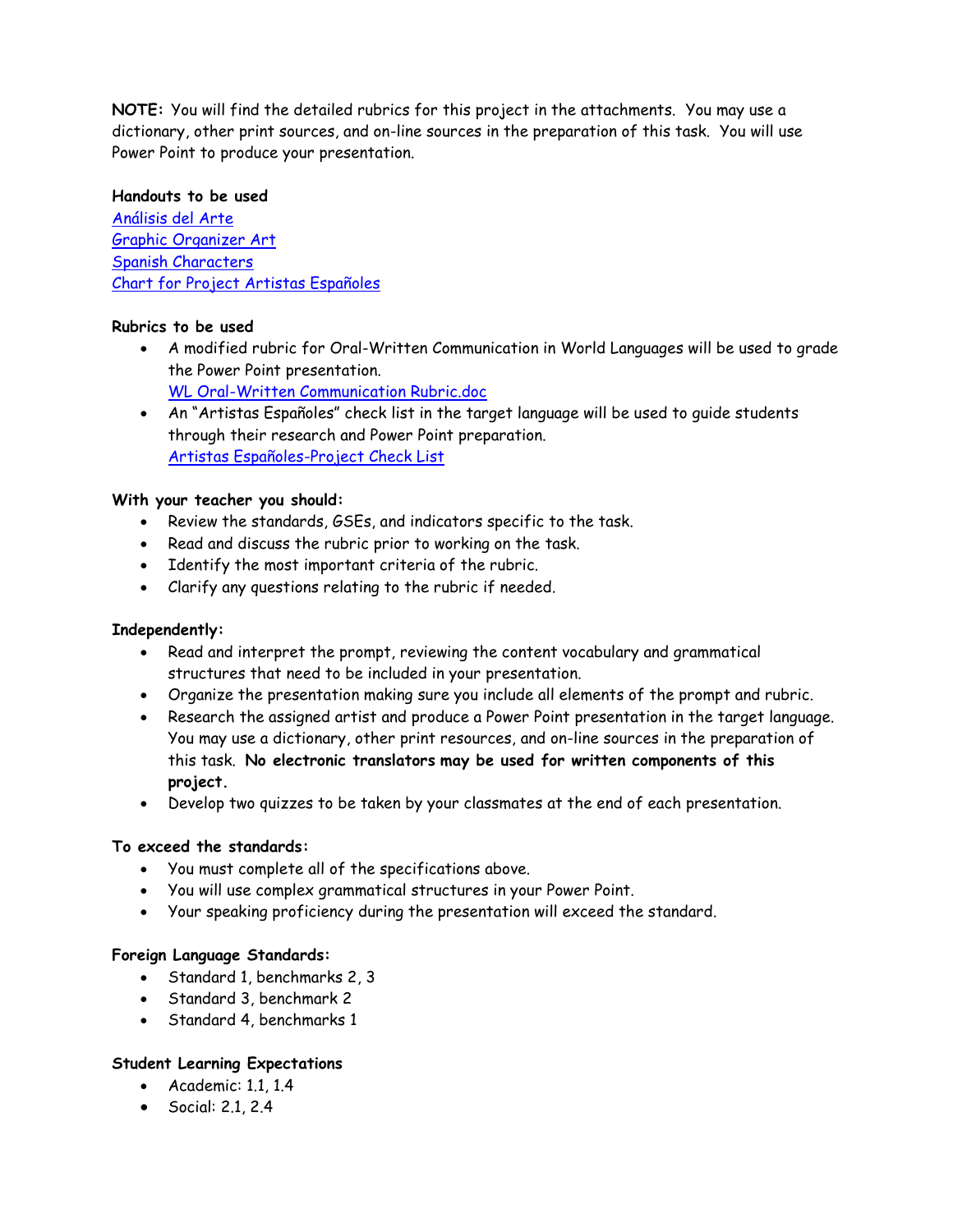Nombre: \_\_\_\_\_\_\_\_\_\_\_\_\_\_\_\_\_\_ Fecha \_\_\_\_\_\_\_\_\_ Persona: \_\_\_\_\_\_\_\_\_\_

**Artistas Españoles**

**Presentación en Power Point – Lista del Contenido**

| Diapositivas #      | Contenido                                               |           | Puntaje  |
|---------------------|---------------------------------------------------------|-----------|----------|
|                     |                                                         | Requerido | Obtenido |
| Diapositiva 1       | Nombre de la persona<br>$\bullet$                       | 5 puntos  |          |
|                     | Ocupación                                               | (1 c/u)   |          |
| Cubierta            | Miembros del grupo                                      |           |          |
|                     | Clase, período, profesora<br>$\bullet$                  |           |          |
|                     | Fecha de la presentación<br>$\bullet$                   |           |          |
| Diapositivas        | Lugar de origen (2 pts.)<br>$\bullet$                   | 45 puntos |          |
| $2 - 11$            | Fecha de nacimiento y muerte (3 pts.)<br>$\bullet$      |           |          |
|                     | ¿Cómo se hizo famoso? (10 pts.)                         |           |          |
| Información         | Análisis de cinco obras (10 pts.)                       |           |          |
| General             | ¿Dónde se encuentran sus obras                          |           |          |
|                     | actualmente? (5 pts.)                                   |           |          |
|                     | ¿Cuál es el valor aproximado de una de                  |           |          |
|                     | sus obras? (5 pts.)                                     |           |          |
|                     | Presentación de los eventos en forma                    |           |          |
|                     | cronológica<br>$(5$ pts.)                               |           |          |
|                     | Recopilación correcta de eventos                        |           |          |
|                     | importantes (5 pts.)                                    |           |          |
| Diapositiva 12      | Título (1 pt.)<br>$\bullet$                             | 5 puntos  |          |
| Prueba A            | Ortografía (1 pt.)                                      |           |          |
| Español             | Calidad del ejercicio (3 pts.)<br>$\bullet$             |           |          |
| Diapositiva 13      | Título (1 pt.)<br>$\bullet$                             | 5 puntos  |          |
| Prueba <sub>B</sub> | Ortografía (1 pt.)                                      |           |          |
| <b>Inglés</b>       | Calidad del ejercicio (3 pts.)<br>$\bullet$             |           |          |
| Diapositiva 14      | Incluye cinco fuentes (Enciclopedias,<br>$\bullet$      | 5 puntos  |          |
| Bibliografía        | libros y páginas Web)                                   | (1 c/u)   |          |
| Calidad del         | Originalidad y Organización (3 pts.)<br>$\bullet$       | 20 puntos |          |
| trabajo             | Fotos (5 pts.)                                          |           |          |
|                     | Efectos especiales (2 pts.)                             |           |          |
|                     | Información adicional interesante (10pts.)<br>$\bullet$ |           |          |
| Presentación        | Conocimiento del tema (7 pts.)<br>$\bullet$             | 10 puntos |          |
| Oral                | Uso apropiado del lenguaje (3pt.)                       |           |          |
| Corrección de       | A tiempo (2 pts.)                                       | 5 puntos  |          |
| la prueba           | Clara y precisa (3 pts.)                                |           |          |
| Total               |                                                         | 100       |          |
|                     |                                                         | puntos    |          |
| Comentarios:        |                                                         |           |          |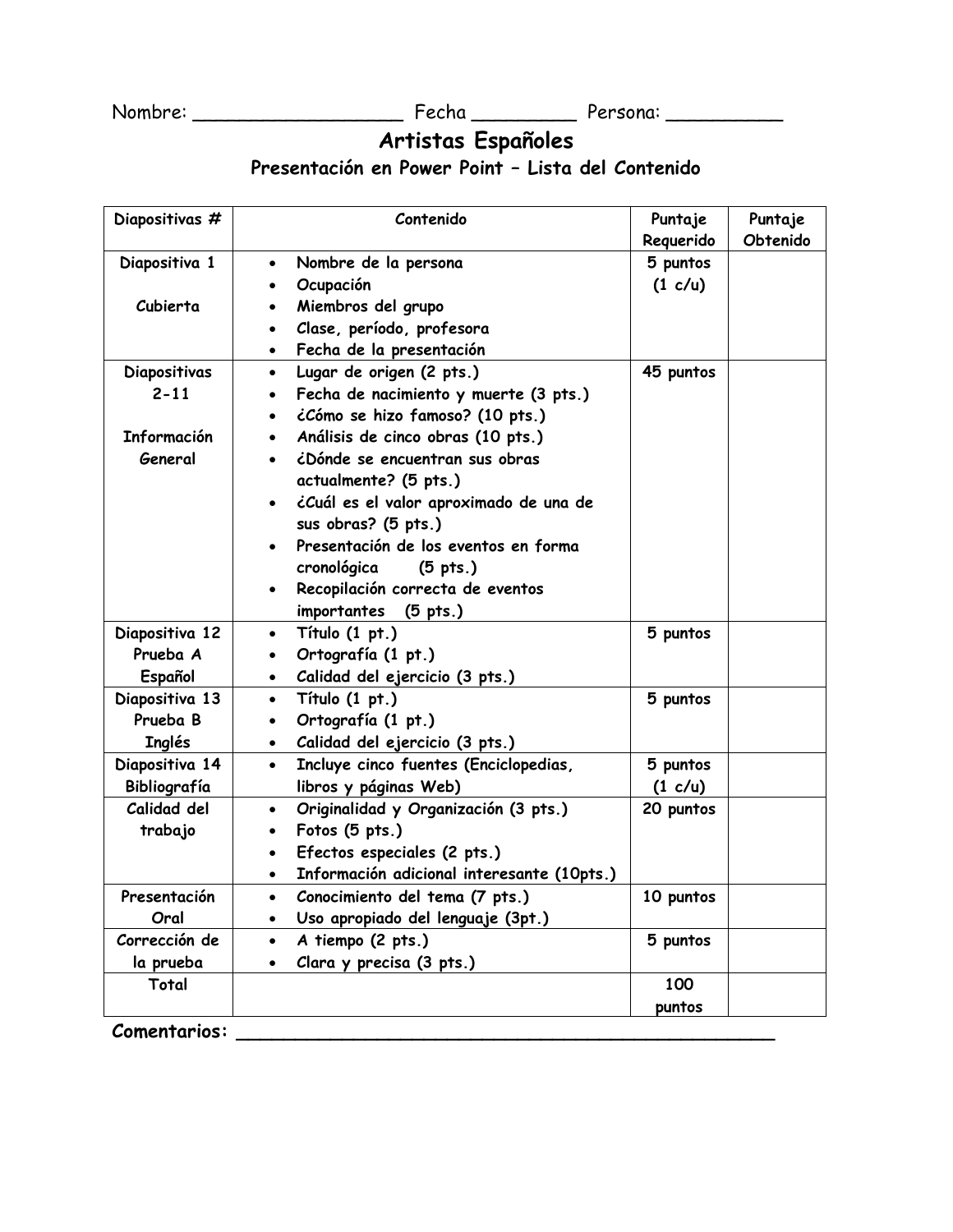## **Proyecto - Español IV Artistas Españoles**

| Artistas    | Francisco<br>Goya | Diego<br>Velázquez | $\mathsf{El}$<br>Greco | Joaquín<br>Sorolla | Pablo<br>Picasso | Salvador<br>Dalí | Antonio<br>Gaudí | Fernando<br>Botero | Nota<br>Total       |
|-------------|-------------------|--------------------|------------------------|--------------------|------------------|------------------|------------------|--------------------|---------------------|
| Estudiantes |                   |                    |                        |                    |                  |                  |                  |                    | $(100 \text{ pts})$ |
|             |                   |                    |                        |                    |                  |                  |                  |                    |                     |
|             |                   |                    |                        |                    |                  |                  |                  |                    |                     |
|             |                   |                    |                        |                    |                  |                  |                  |                    |                     |
|             |                   |                    |                        |                    |                  |                  |                  |                    |                     |
|             |                   |                    |                        |                    |                  |                  |                  |                    |                     |
|             |                   |                    |                        |                    |                  |                  |                  |                    |                     |
|             |                   |                    |                        |                    |                  |                  |                  |                    |                     |
|             |                   |                    |                        |                    |                  |                  |                  |                    |                     |
|             |                   |                    |                        |                    |                  |                  |                  |                    |                     |
|             |                   |                    |                        |                    |                  |                  |                  |                    |                     |
|             |                   |                    |                        |                    |                  |                  |                  |                    |                     |
|             |                   |                    |                        |                    |                  |                  |                  |                    |                     |
|             |                   |                    |                        |                    |                  |                  |                  |                    |                     |
|             |                   |                    |                        |                    |                  |                  |                  |                    |                     |
|             |                   |                    |                        |                    |                  |                  |                  |                    |                     |
|             |                   |                    |                        |                    |                  |                  |                  |                    |                     |
|             |                   |                    |                        |                    |                  |                  |                  |                    |                     |
|             |                   |                    |                        |                    |                  |                  |                  |                    |                     |
|             |                   |                    |                        |                    |                  |                  |                  |                    |                     |
|             |                   |                    |                        |                    |                  |                  |                  |                    |                     |
|             |                   |                    |                        |                    |                  |                  |                  |                    |                     |
|             |                   |                    |                        |                    |                  |                  |                  |                    |                     |
|             |                   |                    |                        |                    |                  |                  |                  |                    |                     |
|             |                   |                    |                        |                    |                  |                  |                  |                    |                     |
|             |                   |                    |                        |                    |                  |                  |                  |                    |                     |
|             |                   |                    |                        |                    |                  |                  |                  |                    |                     |
|             |                   |                    |                        |                    |                  |                  |                  |                    |                     |
|             |                   |                    |                        |                    |                  |                  |                  |                    |                     |
|             |                   |                    |                        |                    |                  |                  |                  |                    |                     |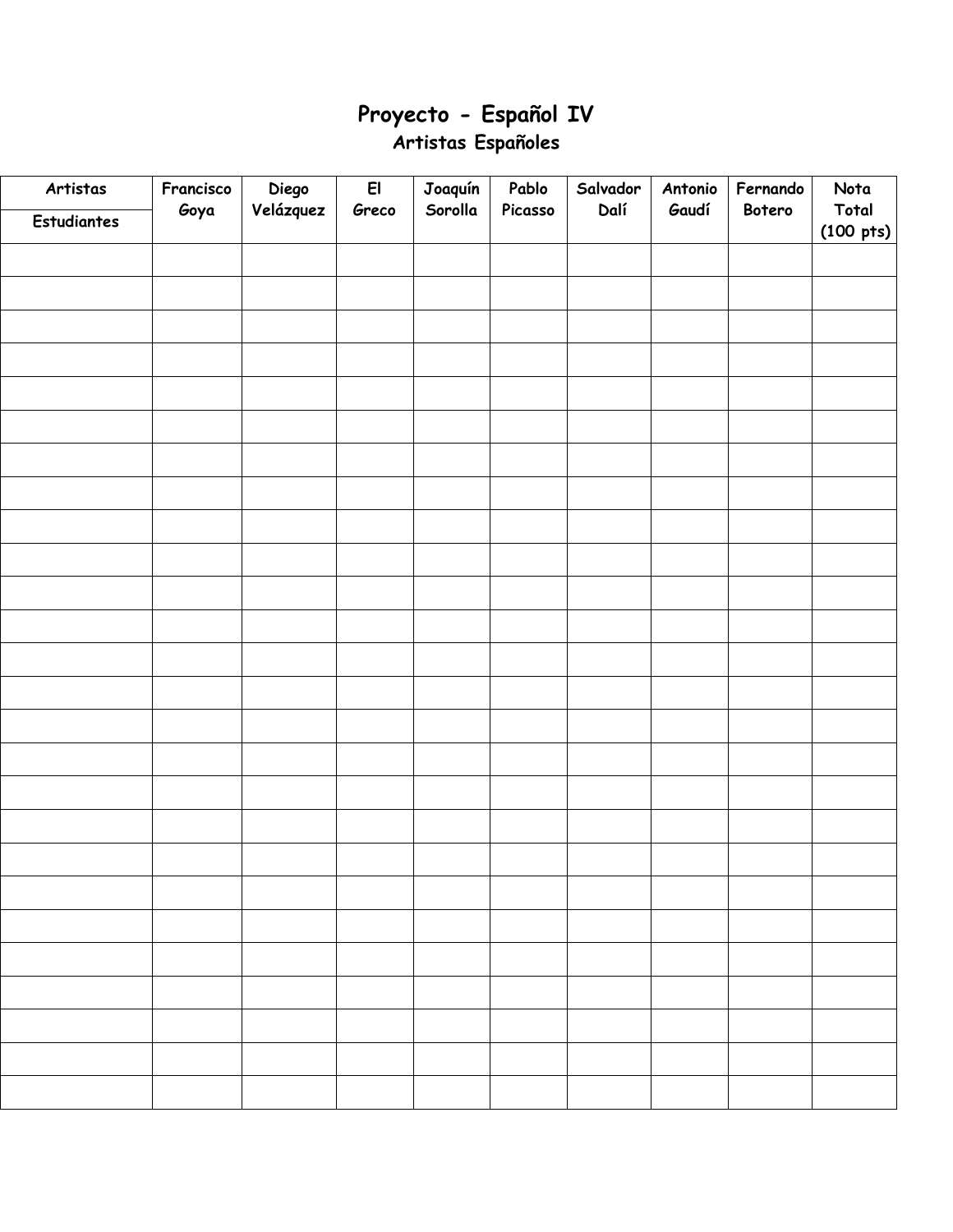## **Arte de España**

#### **A. Completa con la información correcta de acuerdo a la pintura dada (15 puntos)**

| Nombre de la pintura (2 pts.)   | Pintor (1 pt.)   | Período (1 pt.)  |
|---------------------------------|------------------|------------------|
|                                 |                  |                  |
|                                 |                  |                  |
|                                 |                  |                  |
| Tema (1 pt.)                    | Colores (2 pts.) | Figuras (3 pts.) |
|                                 |                  |                  |
|                                 |                  |                  |
|                                 |                  |                  |
|                                 |                  |                  |
|                                 |                  |                  |
|                                 |                  |                  |
|                                 |                  |                  |
| Análisis de la pintura (5 pts.) |                  |                  |
|                                 |                  |                  |
|                                 |                  |                  |
|                                 |                  |                  |
|                                 |                  |                  |
|                                 |                  |                  |
|                                 |                  |                  |

**Puntos Extra: Completa con información extra (2 puntos)**

**1. \_\_\_\_\_\_\_\_\_\_\_\_\_\_\_\_\_\_\_\_\_\_\_\_\_\_\_\_\_\_\_\_\_\_\_\_\_\_\_\_\_\_\_\_\_\_\_\_\_\_\_\_\_\_\_\_\_\_\_\_\_\_\_\_\_\_\_\_\_\_\_\_ 2**.

#### **B. Completa con el período adecuado (10 puntos)**

- 1. Utiliza imágenes tridimensionales y pinturas al óleo.
- 2. Pinta objetos fragmentados.
- 3. Pinta con mucha profundidad y extremos detalles.
- 4. Combinaba objetos reales y abstractos o imaginarios.
- 5. Crea texturas rústicas con el pincel y pinta la naturaleza.